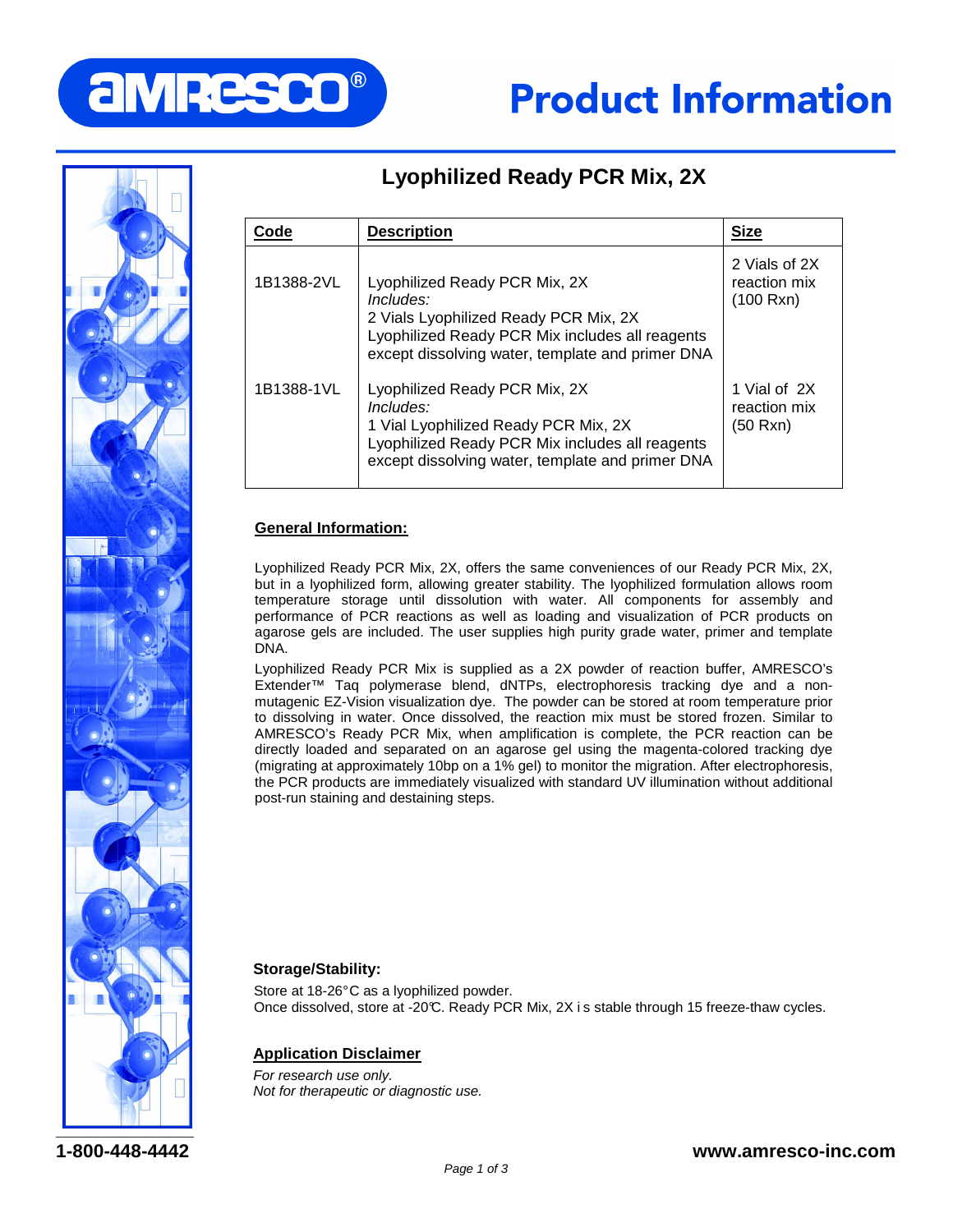

# **Procedure:**

# **Resuspend Lyophilized Sample:**

- 1. Add 1.20 mL of high purity, nuclease-free water (E476) to one vial of Lyophilized Ready Mix, 2X.
- 2. Mix until all solid is dissolved by gently pipetting mixture 3-4 times.
- 3. Store on ice or frozen until ready to use. This mix can be subsequently used for standard PCR or colony screening.
- $\rightarrow$  If storing frozen, transfer to plastic, sterile 1.7mL microcentrifuge tube.

# **Standard PCR Reactions:**

The following protocol applies to single reactions where only primers, template, and water need to be added.

- 4. Thaw primers, template DNA, and dissolved Lyophilized Ready Master Mix and place on ice.
- 5. Assemble reactions on ice according to table below:

| <b>Components</b>                          | <b>Volume</b><br>(50 µL Reaction) | <b>Final</b><br><b>Concentration</b> |
|--------------------------------------------|-----------------------------------|--------------------------------------|
| Dissolved Lyophilized<br>Ready PCR Mix, 2X | $25 \mu L$                        | 1X                                   |
| 25 µM fwd primer                           | $0.5 - 2.0$ µL                    | $0.25 - 1.0 \mu M$                   |
| 25 µM rev primer                           | $0.5 - 2.0$ µL                    | $0.25 - 1.0 \mu M$                   |
| 5 ng/µL Template                           | $0.2 - 10$ µL                     | $1 - 50$ ng                          |
| Nuclease-Free Water                        | As needed                         |                                      |

6. Perform standard PCR amplification. Example:

| <b>Steps</b>                | <b>Time</b><br>(minutes) | <b>Temperature</b><br>(°C) |
|-----------------------------|--------------------------|----------------------------|
| А                           | 2:00                     | 95                         |
| в                           | 0:30                     | 95                         |
| C                           | 0:30                     | $55 - 65$                  |
|                             | $1:00*$                  | $68 - 72$                  |
| Repeat Steps B - D 29 times |                          |                            |
| F                           | 7:00                     | 68                         |
|                             | Hold                     |                            |

**\*** 1 minute for every 1 KB of expected PCR product size.

7. Load and separate PCR products on an agarose gel at 5 – 8 V/cm. PCR products can be visualized with a standard ultra-violet light source. Fluorescent dye emits in the blue spectra for documentation.

# **Colony Screening Reactions:**

- 4. Thaw primers and dissolved Lyophilized Ready Master Mix and place on ice. One primer should be complementary to the insert and the other should be complementary to the plasmid.
- 5. Assemble desired number of reactions on ice according to the table below.

| <b>Components</b>                          | <b>Volume</b><br>(50µL Reaction) | <b>Final</b><br><b>Concentration</b> |
|--------------------------------------------|----------------------------------|--------------------------------------|
| Dissolved Lyophilized<br>Ready PCR Mix, 2X | 25 µL                            | 1X                                   |
| 25 µM fwd primer                           | $0.5 - 2.0$ µL                   | $0.25 - 1.0 \mu M$                   |
| 25 µM rev primer                           | $0.5 - 2.0$ µL                   | $0.25 - 1.0 \mu M$                   |
| Nuclease-Free Water                        | As needed                        |                                      |

- 6. Pick and resuspend a colony in the PCR reaction.
- 7. Remove 5 µL from the PCR reaction and place in 200 µL of LB and antibiotic in a well from a 96-well plate.
- $\rightarrow$  To insure correct identification of positive colonies, numbering should be consistent between the PCR reaction tube or well, and wells in the plate for colony growth.
- 8. When a sufficient number of colonies have been selected, place the 96-well plate at 37  $\mathbb C$  for ~8 h ours.
- 9. Perform PCR amplification.

#### Example:

| <b>Steps</b> | <b>Time</b><br>(minutes)    | Temp.<br>(°C) |
|--------------|-----------------------------|---------------|
| A            | 5:00                        | 95            |
| В            | 0:30                        | 95            |
| С            | 0:30                        | $55 - 65$     |
| D            | $1:00*$                     | $68 - 72$     |
|              | Repeat Steps B - D 29 times |               |
| Е            | 7:00                        | 68            |
| ⊏            | Hold                        |               |

- \*Time should be 1 minute for every 1 KB of expected PCR product size.
- 10. Load and separate PCR products on an agarose gel at 5 – 8 V/cm. PCR products can be visualized with a standard ultra-violet light source. Fluorescent dye emits in the blue spectra for documentation.

**\_\_\_\_\_\_\_\_\_\_\_\_\_\_\_\_\_\_\_\_\_\_\_\_\_\_\_\_\_\_\_\_\_\_\_\_\_\_\_\_\_\_\_\_\_\_\_\_\_\_\_\_\_\_\_\_\_\_\_\_\_\_\_\_\_\_\_\_\_\_\_\_\_\_\_\_\_\_\_\_**